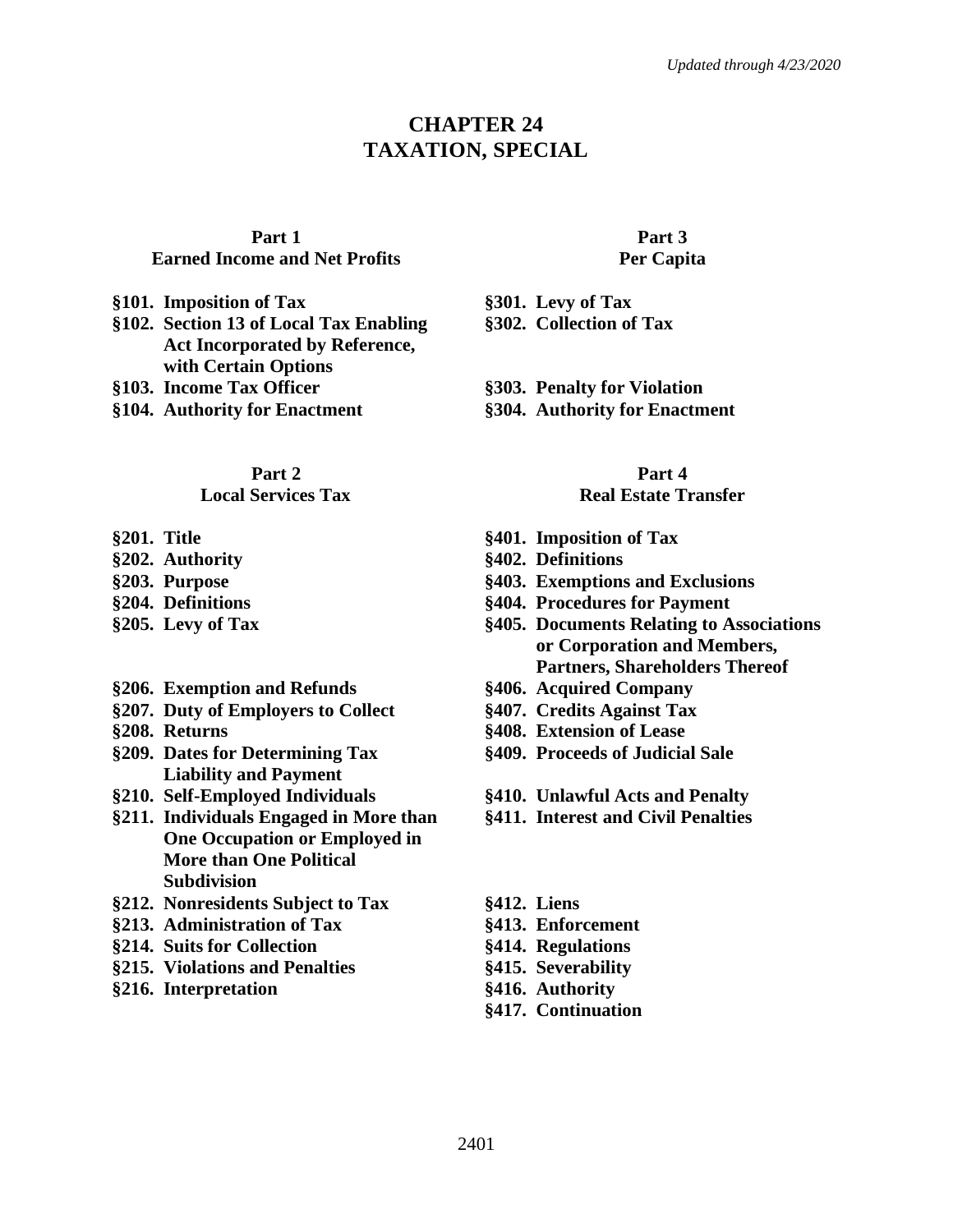## **Part 5 Delinquent Tax Penalties**

- **§501. Penalty for Delinquent Payments of All Local Services Taxes and Per Capita Taxes**
- **§502. Penalty for Delinquent Payments of All Earned Income and Net Profits Taxes**
- **§503. Penalty for Delinquent Payments of Real Estate Taxes**

# **Part 1 – Earned Income and Net Profits**

### **§101. Imposition of Tax.**

A tax for general revenue purposes of one percent (1%) is hereby imposed during each calendar year without annual reenactment, unless the rate of tax is subsequently changed, on:

- A. Earned income received by residents of the Township of Sewickley;
- B. Earned income received by nonresidents for work done or services performed or rendered in the Township of Sewickley;
- C. The net profits earned by residents of the Township of Sewickley; and,
- D. The net profits earned from the operation of businesses, professions or other activity, except as corporations, conducted in the said Township by nonresidents of the Township of Sewickley.

# **§102. Section 13 of Local Tax Enabling Act Incorporated by Reference, with Certain Options.**

Section 13 of the Local Tax Enabling Act of 1965, P.L. 1257, is hereby incorporated by reference into and made a part of this Part 1, to the same extent as if the full text of the said section had been set out verbatim in this Part, except that:

- A. In the case of net profits, the Township elects to operate under the option set forth in Subsection III-A(1)(ii), requiring an annual declaration of net profits and quarterly payments thereof, rather than annual payments of the tax due on net profits for the preceding year, as provided in Subsection III-A(1)(i).
- B. In the case of earned income not subject to withholding the Township elects to operate under the option set forth in Subsection III-B(2) requiring quarterly returns and quarterly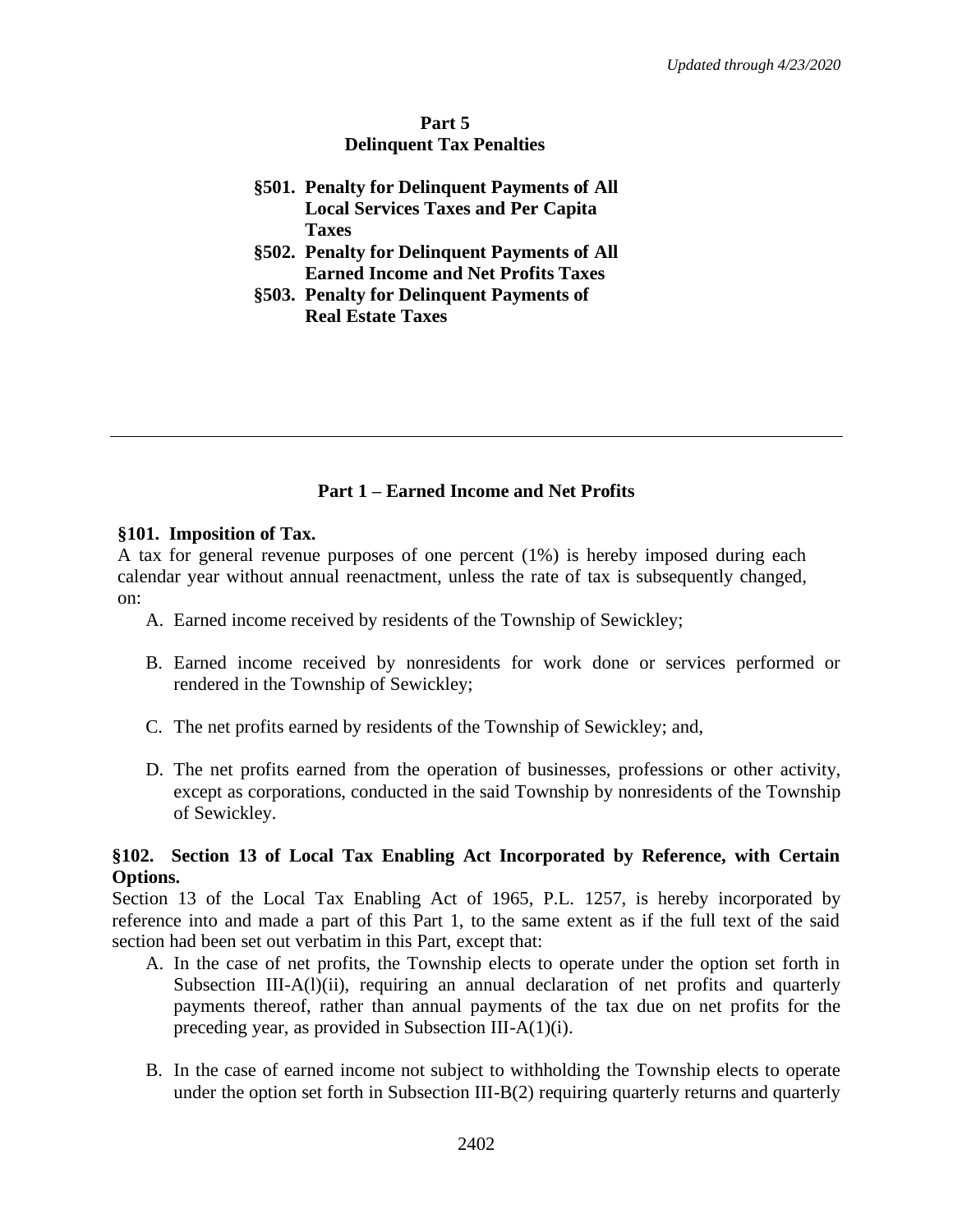payments, rather than the option set forth in Subsection III-B(1) requiring an annual return and payment of the tax for the preceding year.

## **§103. Income Tax Officer.**

The Board of Township Supervisors may from time to time appoint and designate a person to serve as Income Tax Officer, and the bond of the Income Tax Officer shall be filed with the Township Secretary.

## **§104. Authority for Enactment.**

This Part I is enacted under the authority of the Local Tax Enabling Act, Act 511 of 1965, December 31, F.L. 1257, as amended.

# **Part 2 – Local Services Tax**

## **§201. Title.**

This part shall be known and may be cited as the Township of Sewickley Local Services Tax **Ordinance** 

## **§202. Authority.**

This Part is enacted under the authority of the Local Tax Enabling Act, as amended by Act No.7 of 2007.

## **§203. Purpose.**

The purpose of this Part is to provide revenue for police, fire and emergency services; road construction and maintenance; the reduction of property taxes and for such other purposes as may be specified for such tax from time to time by the laws of the Commonwealth of Pennsylvania.

### **§204. Definitions.**

The following words and phrases, when used in this Part, shall have the meanings ascribed to them in this section, except where the context or language clearly indicates or requires a different meaning:

- A. COLLECTOR The person, public employee or private agency designated by the political subdivision to collect and administer the tax herein imposed.
- B. DCED The Department of Community and Economic Development of the Commonwealth of Pennsylvania.
- C. EARNED INCOME "Compensation" as determined under section 303 of the Act of March 4, 1971 (P.L. 6, No.2), known as the "Tax Reform Code of 1971," and regulations in 61 Pa. Code Pt. I, Subpt. B, Art. V (relating to personal income tax) NOT INCLUDING, however, wages or compensation paid to individuals on active military service. Employee business expenses are allowable deductions as determined under Article Ill of the "Tax Reform Code of 1971". Any housing allowance provided to a member of the clergy shall not be taxable as earned income.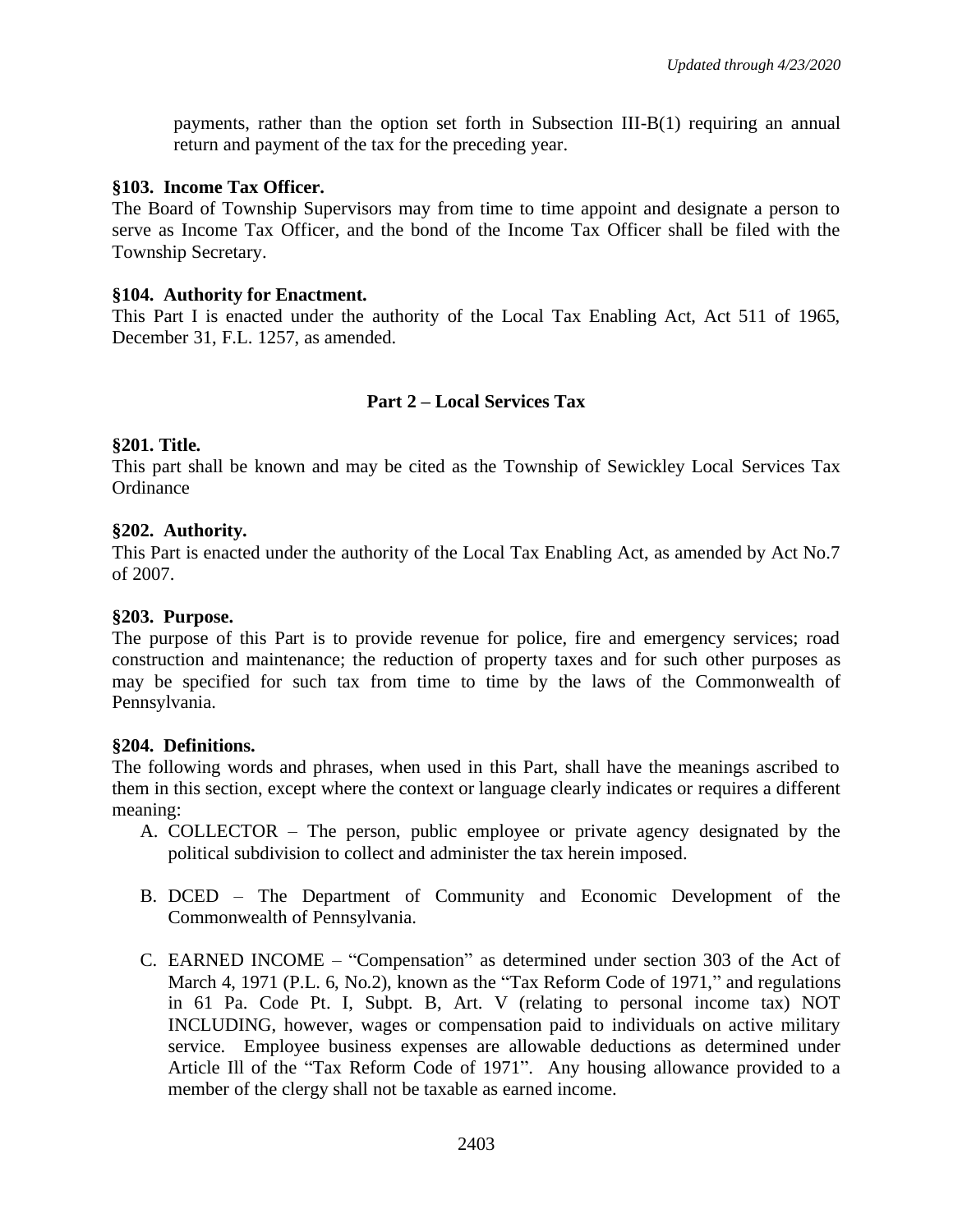- D. EMPLOYER An individual, partnership, association, limited liability corporation, limited liability partnership, corporation, governmental body, agency or other entity employing one or more persons on a salary, wage, commission or other compensation basis, is including a self-employed person.
- E. HE, HIS or HIM Indicates the singular and plural number, as well as male, female and neuter genders.
- F. INDIVIDUAL Any person, male or female, engaged in any occupation, trade or profession within the corporate limits of the political subdivision.
- G. NET PROFITS The net income from the operation of a business, profession, or other activity, (except from Corporations), determined under section 303 of the Act of March 4, 1971 (P.L. 6, No. 2), known as the "Tax Reform Code of 1971," and regulations in 61 Pa. Code Pt. I, Subpt. B, Art. V (relating to personal income tax). The term does not include income which is not paid for services provided and which is in the nature of earnings from an investment. For taxpayers engaged in the business, profession or activity of fanning the term shall not include:
	- 1. Any interest generated from monetary accounts or investment instrument of the farming business;
	- 2. Any gain on the sale of farming machinery;
	- 3. Any gain on the sale of livestock held twelve months or more for draft, breeding or dairy purposes; and
	- 4. Any gain on the sale of other capital assets of the farm.
- H. OCCUPATION Any trade, profession, business or undertaking of any type, kind or character, including services, domestic or other, earned on or performed within the corporate limits of the political subdivision for which compensation is charged or received; whether by means of salary, wages, commission or fees for services rendered.
- I. POLITICAL SUBDIVISION OR TOWNSHIP The Township of Sewickley, or where the context indicates, the area within the corporate limits of the Township of Sewickley.
- J. RESERVE COMPONENT OF THE ARMED FORCES The United States Army Reserve, United States Navy Reserve, United States Marine Corps Reserve, United States Coast Guard Reserve, United States Air Force Reserve, the Pennsylvania Army National Guard or the Pennsylvania Air National Guard.
- K. TAX The local services tax at the rate fixed in this Part.
- L. TAX YEAR The period from January 1 until December 31 in any year; a calendar year.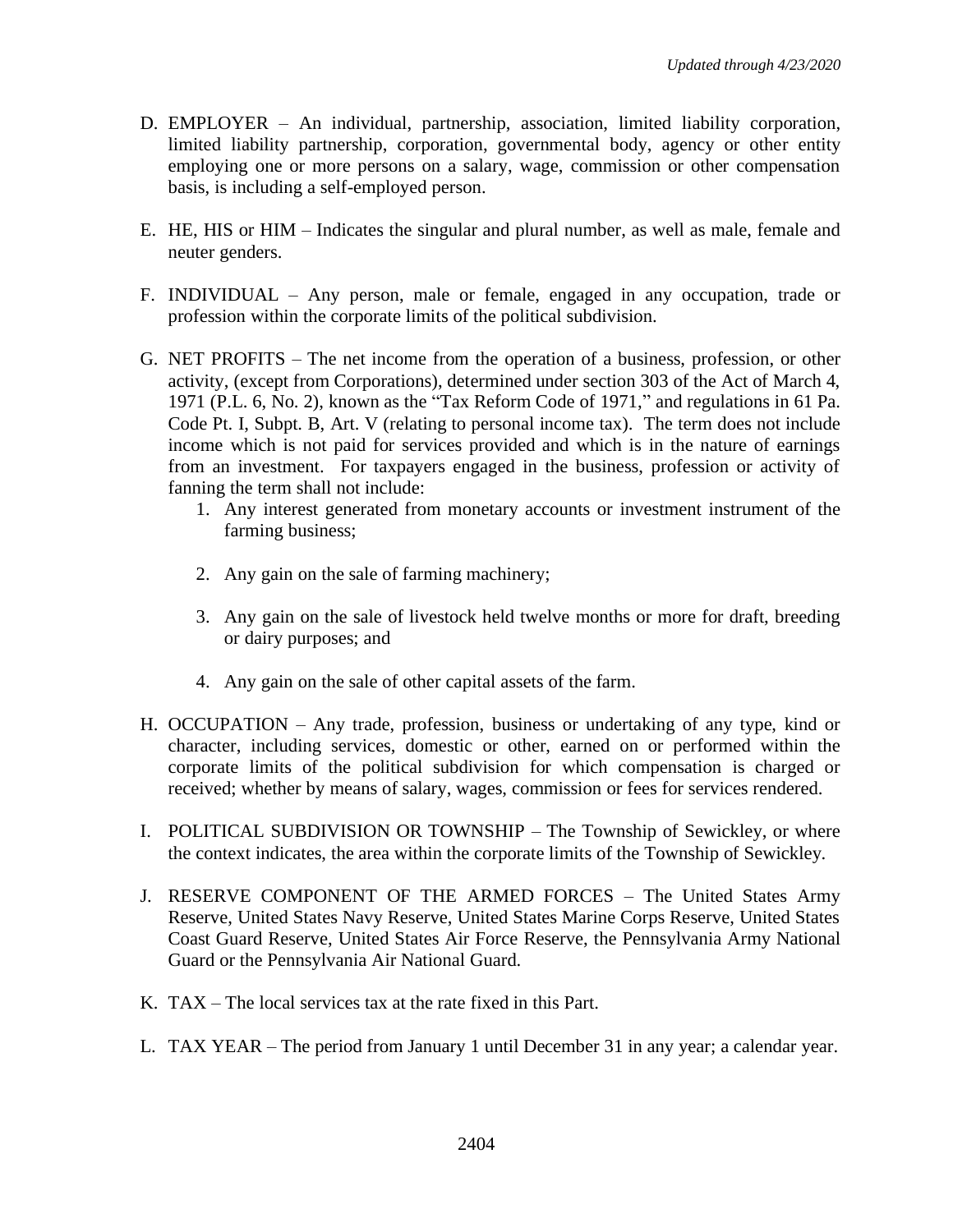## **§205. Levy of Tax.**

The Township of Sewickley hereby levies, assesses and imposes on every individual engaging in an occupation with the jurisdictional limits of the Township of Sewickley a tax in the amount of \$52.00 per annum, beginning the first day of January 2008 and continuing on a calendar basis annually thereafter, until modified or repealed by subsequent ordinance. This tax may be used solely for the following purposes as the same may be allocated by the Township of Sewickley from time to time: (1) emergency services, which shall include emergency medical services, police services and/or fire services; (2) road construction and/or maintenance; (3) reduction of property taxes; or (4) property tax relief through implementation of a homestead and farmstead exclusion in accordance with 53 Pa.C.S. Ch. 85, Subch. F (relating to homestead property exclusion). The political subdivision shall use no less than twenty-five (25%) percent of the funds derived from the tax for emergency services. This tax is in addition to all other taxes of any kind or nature heretofore levied by the political subdivision. The tax shall be no more than \$52.00 on each person for each calendar year, irrespective of the number of political subdivisions within which a person maybe employed.

## **§206. Exemption and Refunds.**

- A. Exemption. Any person whose total earned income and net profits from all sources within the political subdivision is less than Twelve Thousand (\$12,000.00) Dollars for any calendar year in which the tax is levied is exempt from the payment of the tax for that calendar year. In addition, the following persons are exempt from payment of the tax:
	- 1. Any person who has served in any war or armed conflict in which the United States was engaged and is honorably discharged or released under honorable circumstances from active service if, as a result of military service, the person is blind, paraplegic or a double or quadruple amputee or has a service-connected disability declared by the United States Veterans' Administration or its successor to be a total one hundred percent disability.
	- 2. Any person who serves as a member of a reserve component of the armed forces and is called to active duty at any time during the taxable year. For the purposes of this subparagraph, "reserve component of the armed forces" shall mean the United States Army Reserve, United States Navy Reserve, United States Marine Corps Reserve, United States Coast Guard Reserve, United States Air Force Reserve, the Pennsylvania Army National Guard or the Pennsylvania Air National Guard.
- B. Procedure to Claim Exemption.
	- 1. A person seeking to claim an exemption from the local services tax may annually file an exemption certificate with the political subdivision and with the person's employer affirming that the person reasonably expects to receive earned income and net profits from all sources within the political subdivision of less than twelve thousand (\$12,000.00) dollars in the calendar year for which the exemption certificate is filed. In the event the political subdivision utilizes a tax collection officer, it shall provide a copy of the exemption certificate to that officer. The exemption certificate shall have attached to it a copy of all the employee's last pay stubs or W-2 forms from employment within the political subdivision for the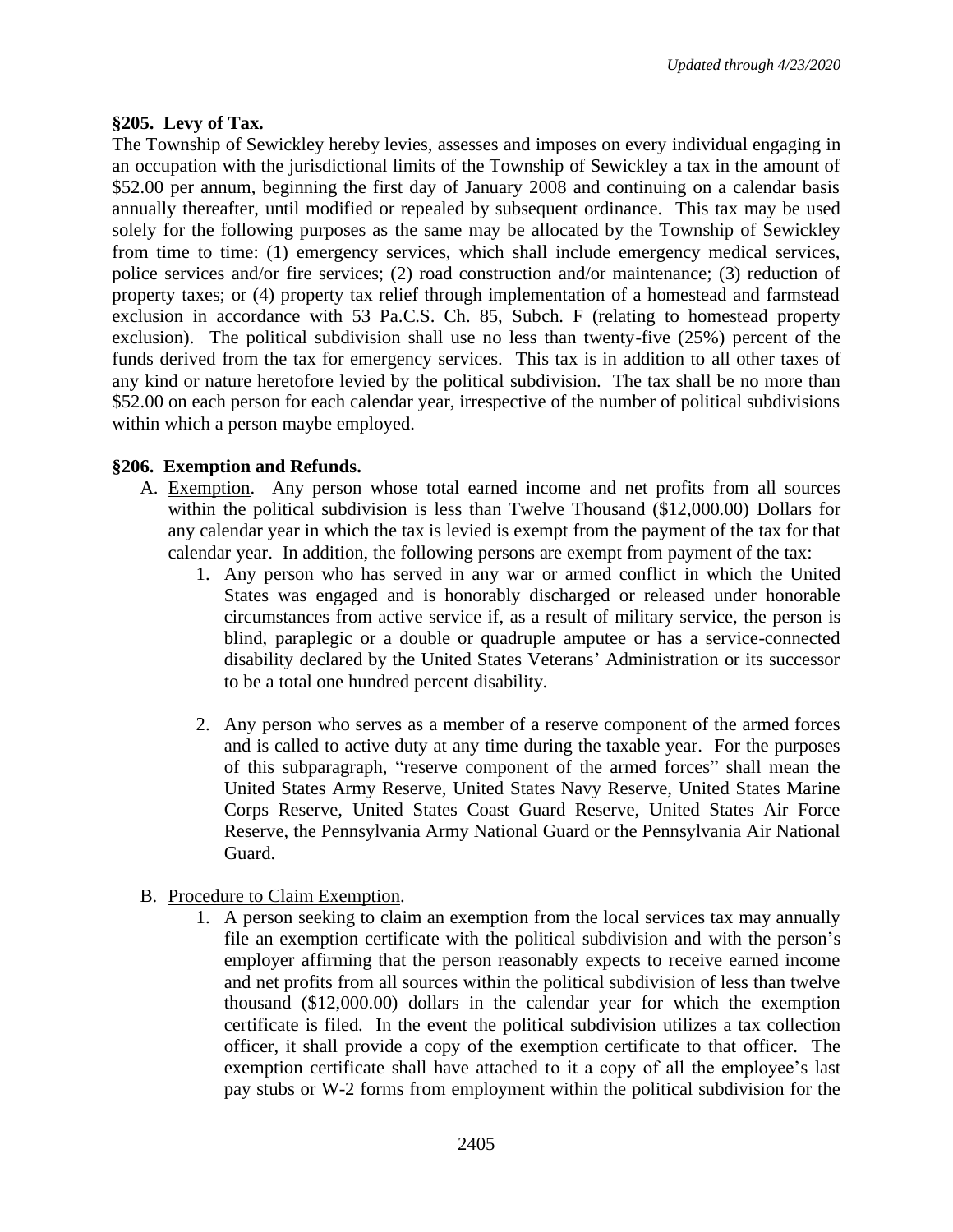year prior to the fiscal year for which the employee is requesting to be exempted from the tax. Upon receipt of the exemption certificate and until otherwise instructed by the political subdivision or except as required by clause (2), the employer shall not withhold the tax from the person during the calendar year or the remainder of the calendar year for which the exemption certificate applies, Employers shall ensure that the exemption certificate forms are readily available to employees at all times and shall furnish each new employee with a form at the time of hiring. The exemption, certificate form shall be the uniform form provided by the political subdivision.

- 2. With respect to a person who claimed an exemption for a given calendar year from the tax, upon notification to an employer by the person or by the political subdivision that the person has received earned income and net profits from all sources within the political subdivision equal to or in excess of twelve thousand (\$12,000.00) dollars in that calendar year or that the person is otherwise ineligible for the tax exemption for that calendar year, or upon an employee's payment to the person of earned income within the municipality in an amount equal to or in excess of twelve thousand (\$12,000.00) dollars in that calendar year, an employer shall withhold the local services tax from the person under clause (3).
- 3. If a person who claimed an exemption for a given calendar year from the tax becomes subject to the tax for the calendar year under clause (2), the employer shall withhold the tax for the remainder of that calendar year. The employer shall withhold from the person, for the first payroll period after receipt of the notification under clause (2), a lump sum equal to the amount of tax that was not withheld from the person due to the exemption claimed by the person under this subsection, plus the per payroll amount due for that first payroll period. The amount of tax withheld per payroll period for the remaining payroll periods in that calendar year shall be the same amount withheld for other employees. In the event the employment of a person subject to withholding of the tax under this clause is subsequently severed in that calendar year, the person shall be liable for any outstanding balance of tax due, and the political subdivision may pursue collection under this Part.
- 4. Except as provided in clause (2), it is the intent of this subsection that employers shall not be responsible for investigating exemption certificates, monitoring tax exemption eligibility or exempting any employee from the local services tax.
- C. Refunds. The Township of Sewickley, in consultation with the Collector and DCED, shall establish procedures for the processing of refund claims for any tax paid by any person who is eligible for exemption, which procedures shall be in accord with provisions of the general municipal law relating to refunds of overpayments and interest on overpayments. Refunds made within seventy-five days of a refund request or seventyfive days after the last day the employer is required to remit the tax for the last quarter of the calendar year, whichever is later, shall not be subject to interest. No refunds shall be made for amounts overpaid in a calendar year that do not exceed one dollar (\$1.00). The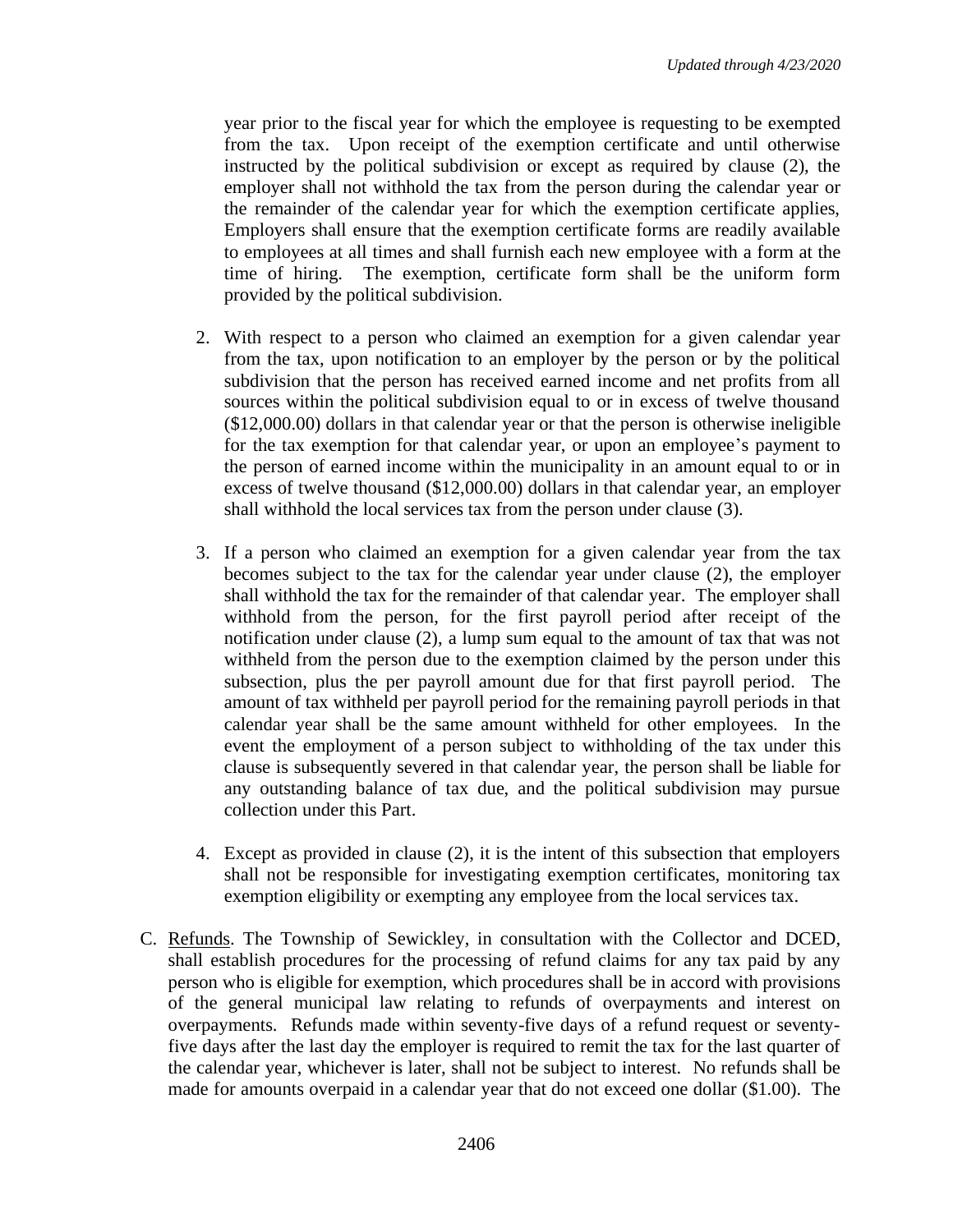Township of Sewickley or the Collector shall determine eligibility for exemption and provide refunds to exempt persons.

## **§207. Duty of Employers to Collect.**

- A. Each employer within the political subdivision, as well as those employers situated outside the political subdivision but who engage in business within the political subdivision, is hereby charged with the duty of collecting the tax from each of his employees engaged by him or performing for him within the political subdivision and making a return and payment thereof to the Collector. Further, each employer is hereby authorized to deduct this tax for each employee in his or her employ, whether said employee is paid by salary, wage or commission and whether or not all such services are performed within the political subdivision.
- B. A person subject to the tax shall be assessed by the employer a pro rata share of the tax for each payroll period in which the person is engaging in an occupation. The pro rata share of the tax assessed on the person for a payroll period shall be determined by dividing the rate of the tax levied for the calendar year by the number of payroll periods established by the employer for the calendar year. For purposes of determining the pro rata share, an employer shall round down the amount of the tax collected each payroll period to the nearest one-hundredth of a dollar. Collection of the tax shall be made on a payroll period basis for each payroll period in which the person is engaging in an occupation, except as provided in Paragraph D of this Section, for purposes of this paragraph, combined rate shall mean the aggregate annual rate of the tax levied by the school district and the municipality.
- C. No person shall be subject to the payment of the local services tax by more than one political subdivision during each payroll period.
- D. In the case of concurrent employment, an employer shall refrain from withholding the tax if the employee provides a recent pay statement from a principal employer that includes the name of the employer, the length of the payroll period and the amount of the tax withheld and a statement from the employee that the pay statement is from the employee's principal employer and the employee will notify other employers of a change in principal place of employment within two weeks of its occurrence. The employee's statement shall be provided on the form approved by DCED.
- E. The tax shall be no more than fifty-two (\$52.00) dollars on each person for each calendar year, irrespective of the number of political subdivisions within which a person may be employed. The political subdivision shall provide a taxpayer a receipt of payment upon request by the taxpayer.
- F. No employer shall he held liable for failure to withhold the tax or for the payment of the withheld tax money to the political subdivision if the failure to withhold taxes arises from incorrect information submitted by the employee as to the employee's place or places of employment, the employee's principal office or where the employee is principally employed. Further, an employer shall not be liable for payment of the local services tax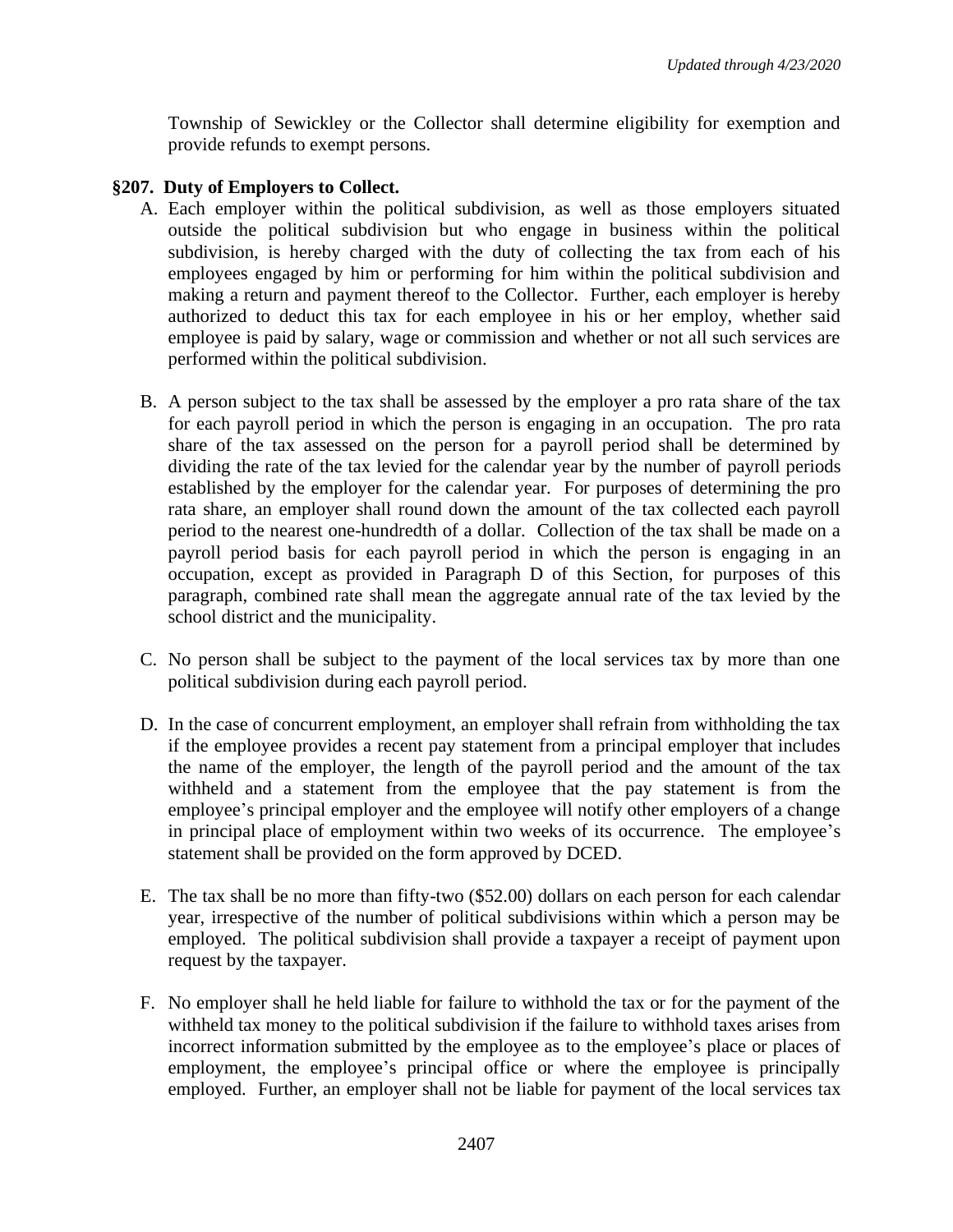in an amount exceeding the amount withheld by the employer if the employer complies with the provisions of Paragraph B of §206 of this Part and this section and remits the amount so withheld in accordance with this Part.

G. Employers shall be required to remit the local services taxes thirty days after the end of each quarter of a calendar year.

# **§208. Returns.**

Each employer shall prepare and file a return showing a computation of the tax on forms to be supplied to the employer by the Collector. If an employer fails to file the return and pay the tax, whether or not the employer makes collection thereof from the salary, wages or commissions paid by him or her to an employee, except as provided hereafter in this Part, the employer shall be responsible for the payment of the tax in full as though the tax had been originally levied against the employer.

# **§209. Dates for Determining Tax Liability and Payment.**

Each employer shall use his employment and payroll records from the first day of January to March 31 each year for determining the number of employees from whom said tax shall be deducted and paid over to the collector on or before April 30 of the same calendar year. Supplemental reports shall be made by each employer on July 30, October 30 and January 31 for new employees as reflected on his employment and payroll records from April 1 to June 30, July 1 to September 30 and October 1 to December 31, and payments on these supplemental reports shall be made on July 30, October 30 and January 31, respectively.

# **§210. Self-Employed Individuals.**

Each self-employed individual who has Earned Income or realizes Net Profit, as those terms are defined herein, within the political subdivision shall be required to comply with this Part and pay the tax due to the Collector on or before the thirtieth day following the end of each quarter.

# **§211. Individuals Engaged in More than One Occupation or Employed in More than One Political Subdivision.**

- A. The situs of the tax shall be the place of employment on the first day the person becomes subject to the tax during each payroll period. In the event a person is engaged in more than one occupation, that is, concurrent employment, or an occupation which requires the person working in more than one political subdivision during a payroll period, the priority of claim to collect the local services tax shall be in the following order:
	- 1. First, the political subdivision in which a person maintains his or her principal office or is principally employed;
	- 2. Second, the political subdivision in which the person resides and works if the tax is levied by that political subdivision;
	- 3. Third, the political subdivision in which a person is employed and which imposes the tax nearest in miles to the person's home. In case of dispute, a tax receipt of the taxing authority for that calendar year declaring that the taxpayer has made prior payment constitutes prima facie certification of payment to all other political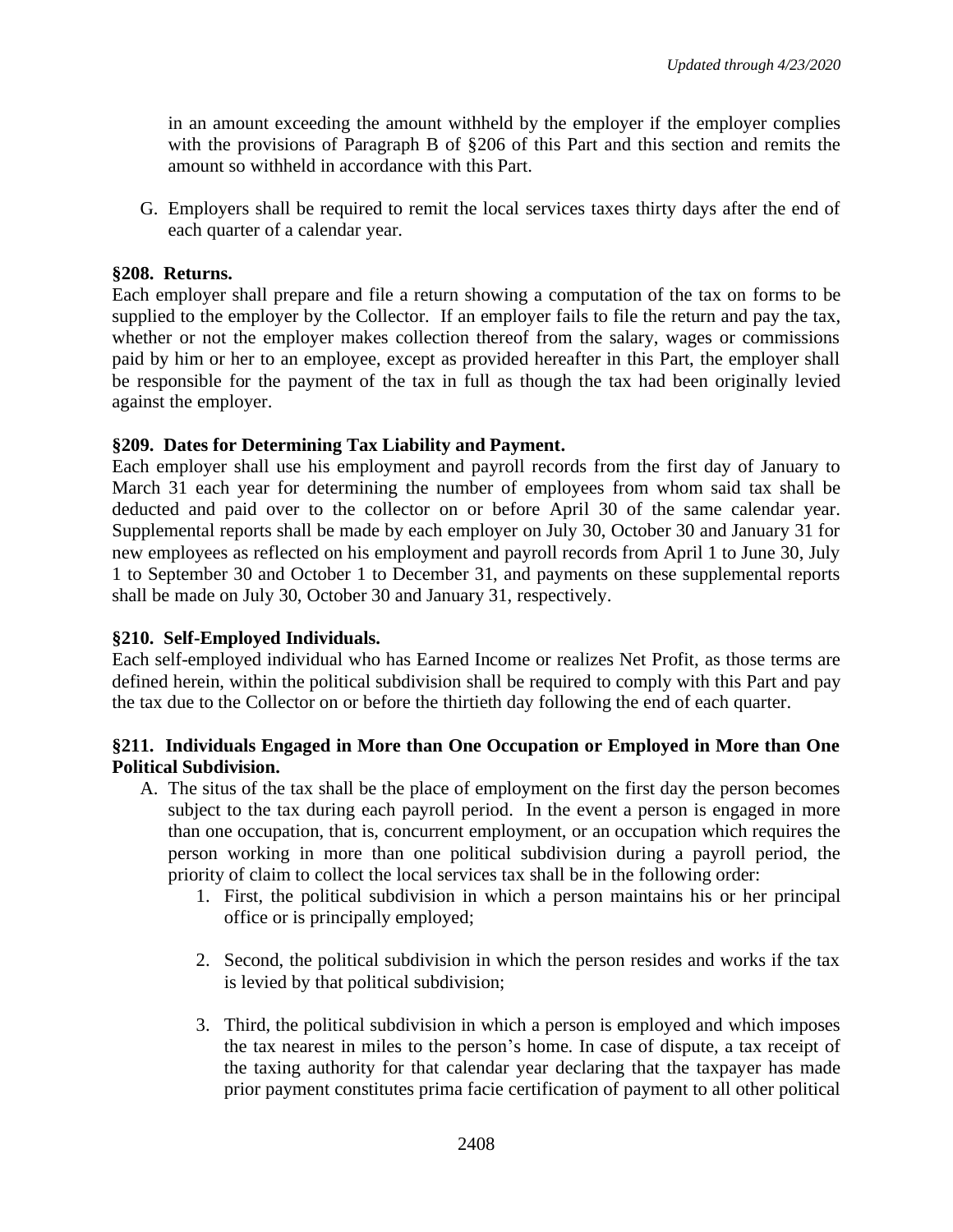## subdivisions.

# **§212. Nonresidents Subject to Tax.**

All employers and self-employed individuals residing or having their places of business outside of the political subdivision but who perform services of any type or kind or en<sup>g</sup>age in any occupation or profession within the political subdivision do, by virtue thereof, agree to be bound by and subject themselves to the provisions, penalties and regulations promulgated under this Part with the same force and effect as though they were residents of the political subdivision. Further, any individual engaged in an occupation within the political subdivision and an employee of a nonresidential employer may, for the purpose of this Part, be considered a selfemployed person, and in the event his or her tax is not paid, the political subdivision shall have the option of proceeding against either the employer or employee for the collection of this tax as hereinafter provided.

# **§213. Administration of Tax.**

- A. It shall be the duty of the Collector to accept and receive payments of this tax and keep a. record thereof showing the amount received by him from each employer or selfemployed person, together with the date the tax was received. It shall he the duty of the Collector to accept and keep a record of the information submitted by employers relating to the number of employees subject to the tax, the number of employees exempt from the tax, the employee exemption certificates and refunds of the tax paid to individuals and employers.
- B. The Collector is hereby charged with the administration and enforcement of this Part and is hereby charged and empowered, subject to Township approval, to proscribe, adopt and promulgate rules and regulations relating to any matter pertaining to the administration and enforcement of this Part, including provisions for the examination of payroll records of any employer subject to this Part, the examination and correction of any return made in compliance with this Part and any payment alleged or found to be incorrect or as to which overpayment is claimed or found to have occurred. Any person aggrieved by any decision of the Collector shall have the right to appeal to the Court of Common Pleas of Westmoreland County after exhausting any Administrative remedies, as in other cases provided.
- C. The Collector is hereby authorized to examine the books and payroll records of any employer in order to verify the accuracy of any return made by an employer or, if no return was made, to ascertain the tax due. Each employer is hereby directed and required to give the Collector the means, facilities and opportunity for such examination.

# **§214. Suits for Collection.**

- A. In the event that any tax under this Part remains due or unpaid 30 days after the due dates above set forth, the Collector may sue for the recovery of any such tax due or unpaid under this Part, together with interest and penalty.
- B. If for any reason the tax is not paid when due, interest at the rate of six (6%) percent on the amount of such tax shall be calculated beginning with the due date of the tax and a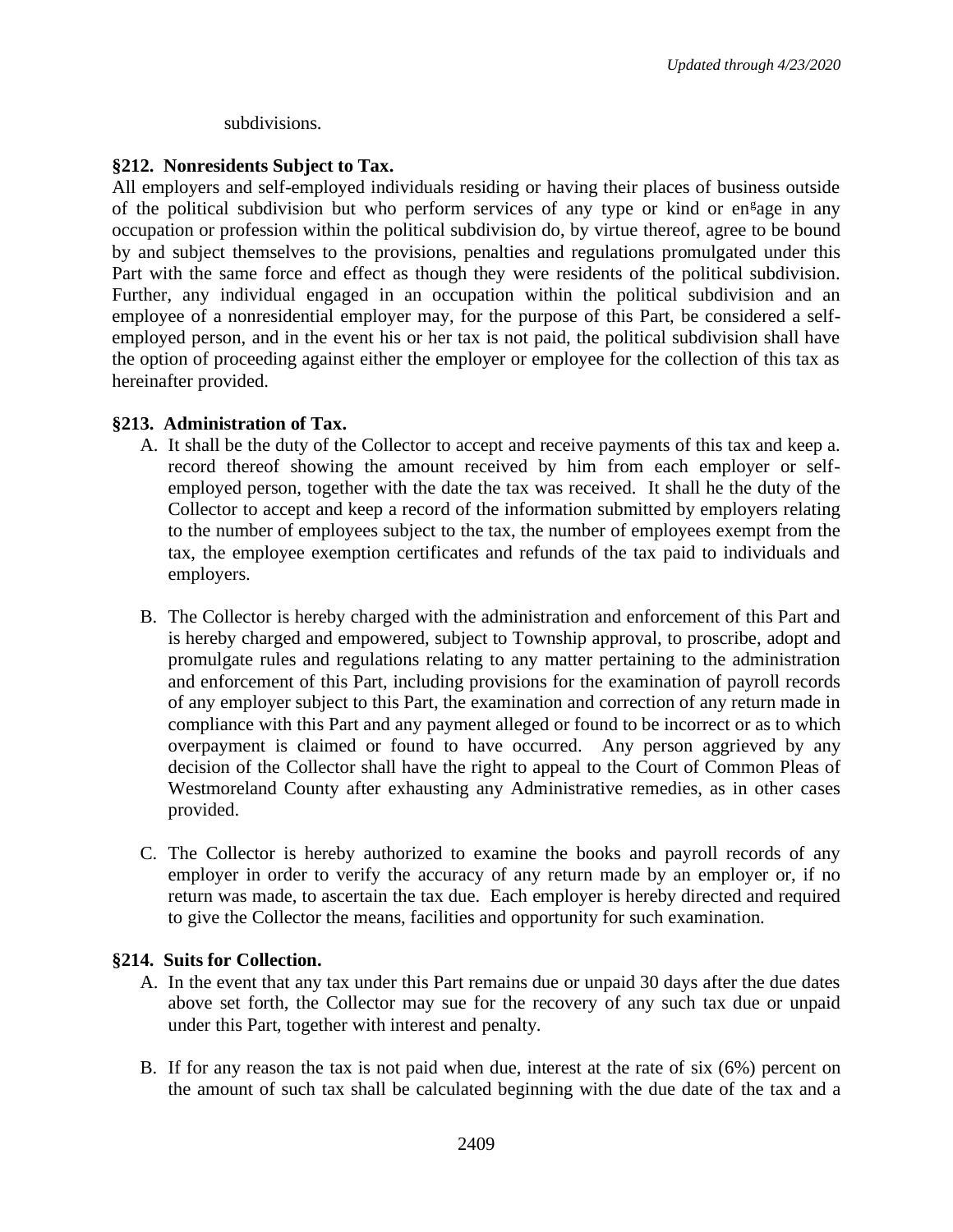penalty of five (5%) percent shall be added to the flat rate of such tax for nonpayment thereof. Where suit is brought for the recovery of this tax or other appropriate remedy undertaken, the individual liable therefore shall, in addition, be responsible and liable for the costs of collection

## **§215. Violations and Penalties.**

Whoever makes any false or untrue statement on any return required by this Part, or whoever refuses inspection of the books, records or accounts in his or her custody and control setting forth the number of employees subject to this tax who are in his or her employment, or whoever fails or refuses to file any return required by this Part shall be guilty of a violation and, upon conviction thereof, shall be sentenced to pay a fine of not more than \$600 and costs of prosecution, and, in default of payment of such fine and costs, to imprisonment for not more than 30 days. The action to enforce the penalty herein prescribed may be instituted against any person in charge of the business of any employer who shall have failed or who refuses to file a return required by this Part.

## **§216. Interpretation.**

- A. Nothing contained in this Part shall be construed to empower the political subdivision to levy and collect the tax hereby imposed on any occupation not within the taxing power of the political subdivision under the Constitution of the United States and the laws of the Commonwealth of Pennsylvania.
- B. If the tax hereby imposed under the provisions of this Part shall be held by any court of competent jurisdiction to be in violation of the Constitution of the United States or of the laws of the Commonwealth of Pennsylvania as to any individual, the decision of the court shall not affect or impair the right to impose or collect said tax or the validity of the tax so imposed on other persons or individuals as herein provided.

# **Part 3 – Per Capita**

# **§301. Levy of Tax.**

An annual per capita tax of five dollars (\$5.00), for general Township purposes, is hereby levied and assessed upon each resident and inhabitant of the Township who is over the age of eighteen (18) years.

### **§302. Collection of Tax.**

The per capita tax shall be collected by the duly elected or appointed Tax Collector of the Township in the manner prescribed by the Local Tax Collection Enabling Act of 1965 as amended and supplemented. Said Tax Collector shall exercise all the powers and shall have all of the duties provided for in the Local Tax Enabling Act.

### **§303. Penalty for Violation.**

Any person, firm or corporation who shall violate any provision of this Part or Ordinance shall, upon being found liable in a civil enforcement proceeding, pay a civil fine of not more than \$600.00 plus court costs, including reasonable attorney fees incurred by the Township in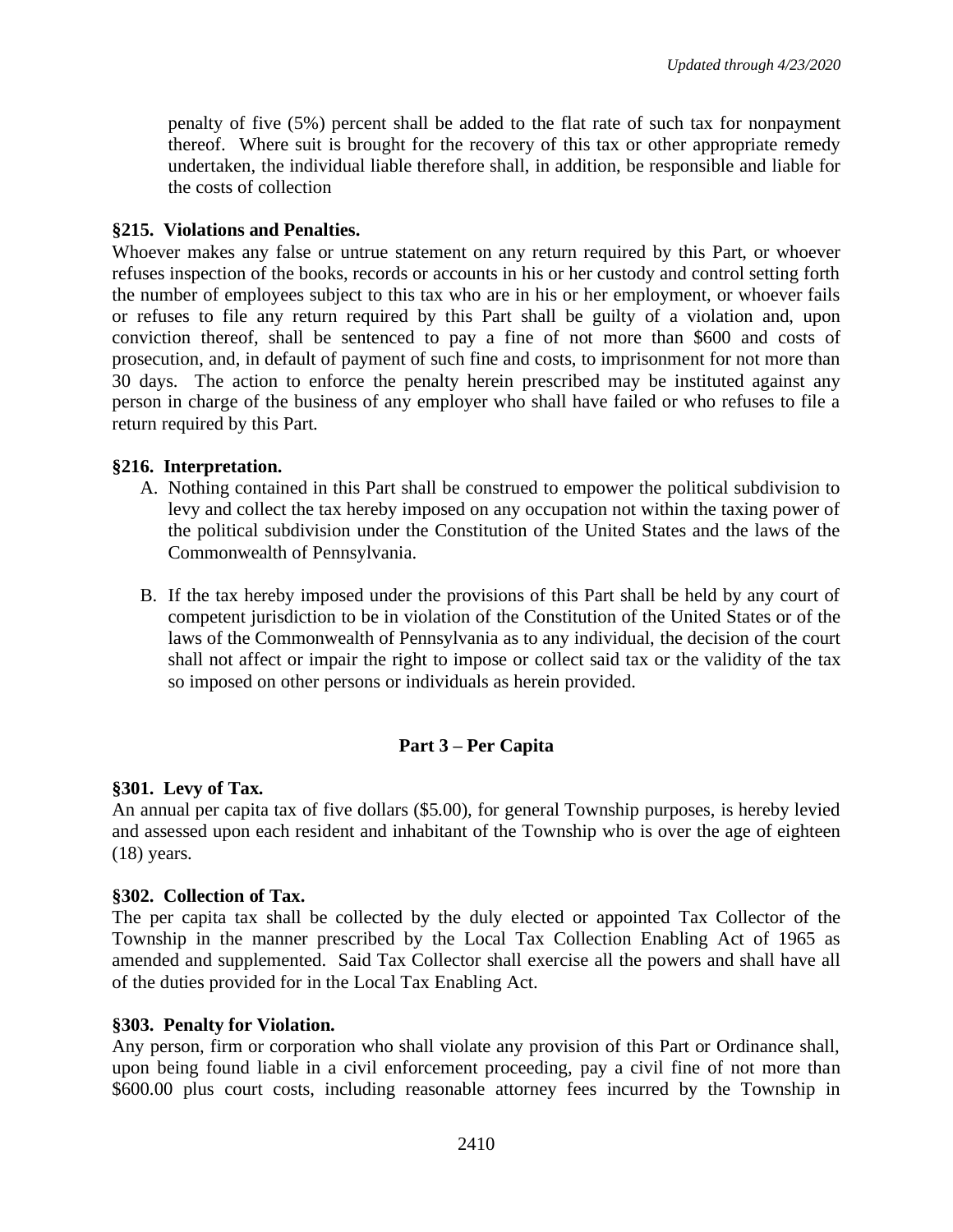undertaking actions to correct said violation or enforce any provision of this Part or Ordinance and/or collect such civil fine and judgment.

#### **§304. Authority for Enactment.**

This Part 3 is enacted under the authority of the Local Tax Enabling Act, Act 511 of 1965, December 31, P.L. 1257, as amended.

## **Part 4 – Real Estate Transfer**

#### **§401. Imposition of Tax.**

A tax for general revenue purposes is hereby levied, assessed, and imposed on the transfer of title of real estate or an interest in real estate situate in the Township of Sewickley at the rate of one (1%) percent of the value of the real estate involved in the transaction, upon every person who makes, executes, delivers, accepts, or presents for recording any document, or in whose behalf any document is made, executed, delivered, accepted, or presented for recording, concerning such transfer of real estate, which tax shall be payable at the earlier of the time the document is presented for recording, or within thirty (30) days of acceptance of such document, or within thirty (30) days of becoming an acquired company.

### **§402. Definitions.**

- A. There is hereby incorporated herein the definitions of words and terms as found in the Act of December 31, 1965 (P.L. 1257, No. 511), known as the "Local Tax Enabling Act," as amended, and the Act of July 2, 1986 (P.L. No. 1986-77), 72 P.S. Section 8101- C et seq., authorized by Article XI-D of said Act, 72 P.S. Section 8101-D et seq., the "Local Real Estate Transfer Tax" Act.
- B. Words used in this Ordinance which are defined in the Act of December 31, 1965 (P.L. 1257, No. 511), known as the Local Tax Enabling Act, as amended, and the Act of July 2, 1986 (P.L. No. 1986-77), 72 P.S. Section 8101-C et seq., authorized by Article XI-D of said Act, 72 P.S. Section 8101-D et seq., the "Local Real Estate Transfer Tax" Act, shall have the meaning ascribed to them in those acts unless the context herein indicates a different meaning.

### **§403. Exemptions and Exclusions.**

This tax shall not apply to nor be imposed upon persons and transfers specifically exempt by the Act of December 31, 1965 (P.L. 1257, No. 511), known as the Local Tax Enabling Act, as amended, and the Act of July 2, 1986 (P.L. No. 986-77), 72 P.S. Section 8101-C et seq., authorized by Article XI-D of said Act, 72 P.S. Section 8101-D et seq., the "Local Real Estate Transfer Tax" Act.

#### **§404. Procedures for Payment.**

A. Payment of Tax. The payment of the tax imposed by this Ordinance shall be evidenced by the affixing of a documentary stamp or stamps to every document by the person making, executing, delivering, or presenting for recording such document as provided in the Act of July 2, 1986 (P.L. No. 1986-77), 72 P.S. Section 8101-C et seq., authorized by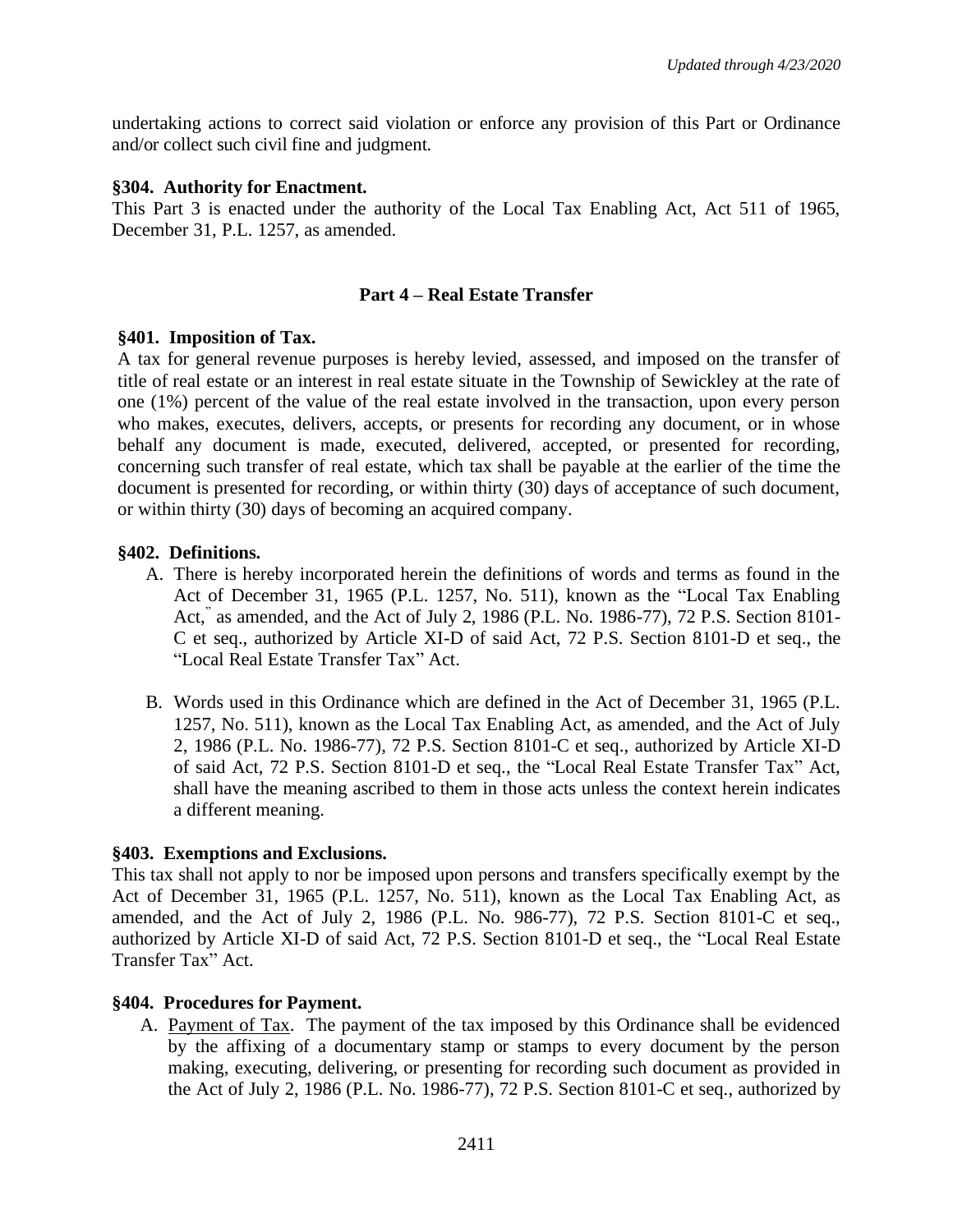Article XI-D of said Act, 72 P.S. Section 8101-D et seq., the "Local Real Estate Transfer Tax" Act, which evidence may also be made by the use of documentary license meter impressions or similar indicia of payment in lieu of stamps, as in the discretion of the Recorder of Deeds, is from time to time determined.

- B. Duties of Recorder of Deeds.
	- 1. As provided in 16 P.S. Section 11011-6, as amended by Act of July 7, 1983 (P.L. 40, No. 21), the recorder of deeds shall be the collection agent for the local realty transfer tax, including any amount payable to the Township of Sewickley based on a redetermination made by the Commonwealth of Pennsylvania of the Pennsylvania realty transfer tax due.
	- 2. In order to ascertain the amount of taxes due when the property is located in more than one political subdivision, the recorder shall not accept for recording such a deed unless it is accompanied by a statement of value showing what taxes are due each municipality.
	- 3. On or before the tenth of each month, the recorder shall pay over to the Township of Sewickley all local realty transfer taxes collected, less two percent for use of the county, together with a report containing the information as is required by the Commonwealth of Pennsylvania in reporting collections of the Pennsylvania realty transfer tax. The two percent commission shall be paid to the county.
	- 4. Upon a redetermination of the amount of realty transfer tax due by the Commonwealth of Pennsylvania, the recorder shall rerecord the deed or record the additional realty transfer tax form only when both the state and local amounts and a rerecording or recording fee has been tendered.

# **§405. Documents Relating to Associations or Corporation and Members, Partners, Shareholders Thereof.**

Except as otherwise provided in Section 1102-C.3 of the Tax Reform Code – Amendments, the Act of July 2, 1986 (P.L. No. 1986-77), documents which make, confirm or evidence any transfer or demise of title to real estate between associations or corporations and the members, partners, shareholders or stockholders thereof are fully taxable. For the purposes of this ordinance, corporations and associations are entities separate from their members, partners, stockholders or shareholders.

# **§406. Acquired Company.**

- A. For purposes of this Ordinance, a real estate company is an acquired company upon a change in the ownership interest in the company, however effected, if the change:
	- 1. Does not affect the continuity of the company; and
	- 2. Of itself or together with prior changes has the effect of transferring, directly or indirectly, ninety per cent or more of the total ownership interest in the company within a period of three years.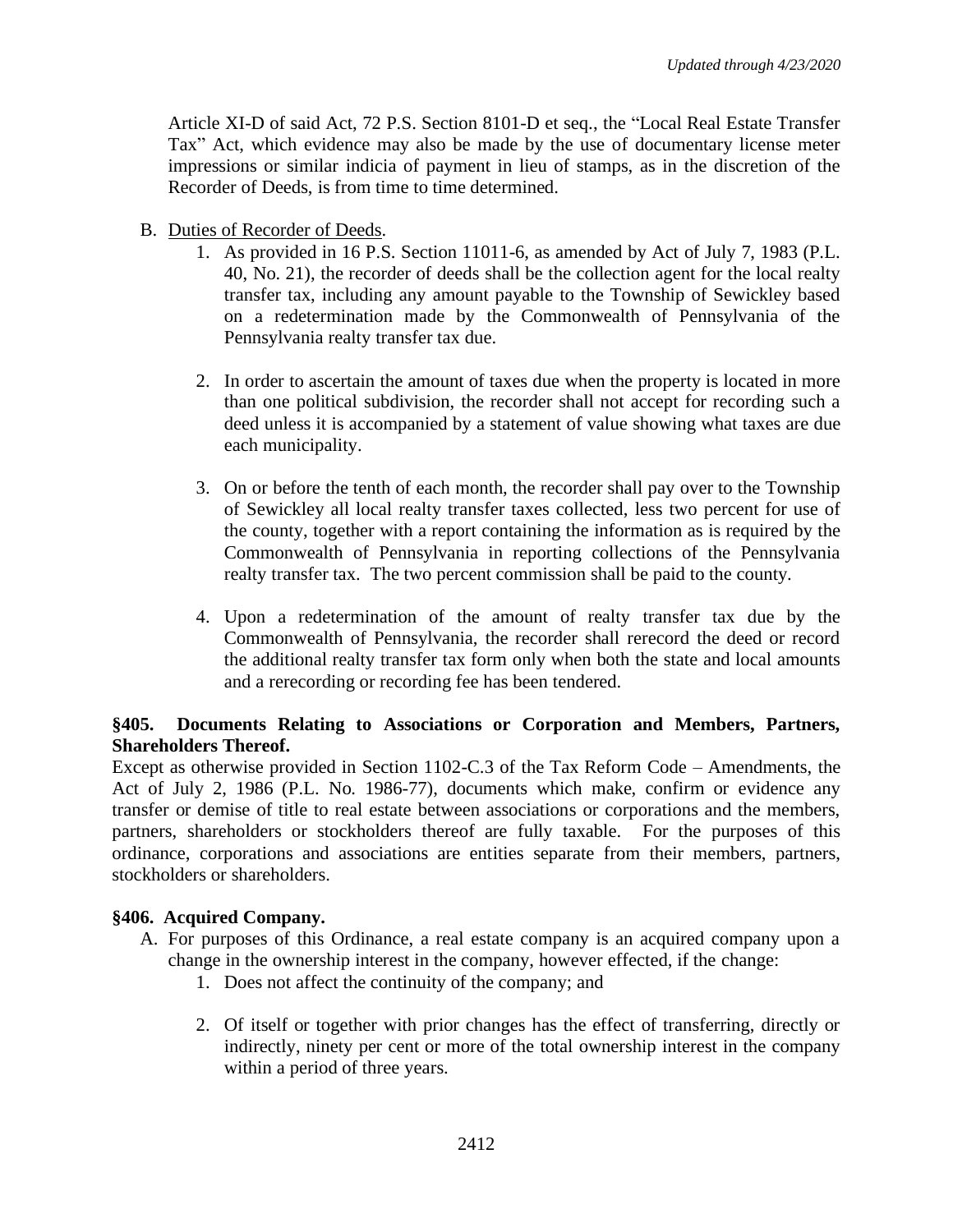- B. With respect to real estate acquired after February 16, 1986, a family farm corporation is an acquired company when, because of voluntary or involuntary dissolution, it ceases to be a family farm corporation or when, because of issuance or transfer of stock or because of acquisition or transfer of assets that are devoted to the business of agriculture, it fails to meet the minimum requirements of a family farm coronation under this Ordinance.
- C. Within thirty days after becoming an acquired company, the company shall present a declaration of acquisition with the recorder of each county in which it holds real estate for the affixation of documentary stamps and recording. Such declaration shall set forth the value of real. estate holdings of the acquired company in such county.

# **§407. Credits Against Tax.**

- A. Where there is a transfer of a residential property by a licensed real estate broker which property was transferred to him within the preceding year as consideration for the purchase of other residential property, a credit for the amount of the tax paid at the time of the transfer to him shall be given to him toward the amount of the tax due upon the transfer.
- B. Where there is a transfer by a builder of residential property which was transferred to the builder within the preceding year as consideration for the purchase of new, previously unoccupied residential property, a credit for the amount of the tax paid at the time of the transfer to the builder shall be given to the builder toward the amount of the tax clue upon the transfer.
- C. Where there is a transfer of real estate which is leased by the grantor, a credit for the amount of tax paid at the time of the lease shall be given the grantor toward the tax due upon the transfer.
- D. Where there is a conveyance by deed of real estate which was previously sold under a land contract by the grantor, a credit for the amount of tax paid at the time of the sale shall be given the grantor toward the tax due upon the deed.
- E. If the tax due upon the transfer is greater than the credit given under this Section, the difference shall be paid. If the credit allowed is greater than the amount of tax due, no refund or carryover credit shall he allowed.

# **§408. Extension of Lease.**

In determining the term of a lease, it shall be presumed that a right or option to renew or extend a lease will be exercised if the rental charge to the lessee is fixed or if a method for calculating the rental charge is established.

# **§409. Proceeds of Judicial Sale.**

The tax herein imposed shall be fully paid, and have priority out of the proceeds of any judicial sale of real estate before any other obligation, claim, lien, judgment, estate or costs of the sale and of the writ upon which the sale is made except the state realty transfer tax, and the sheriff, or other officer, conducting said sale, shall pay the tax herein imposed out of the first moneys paid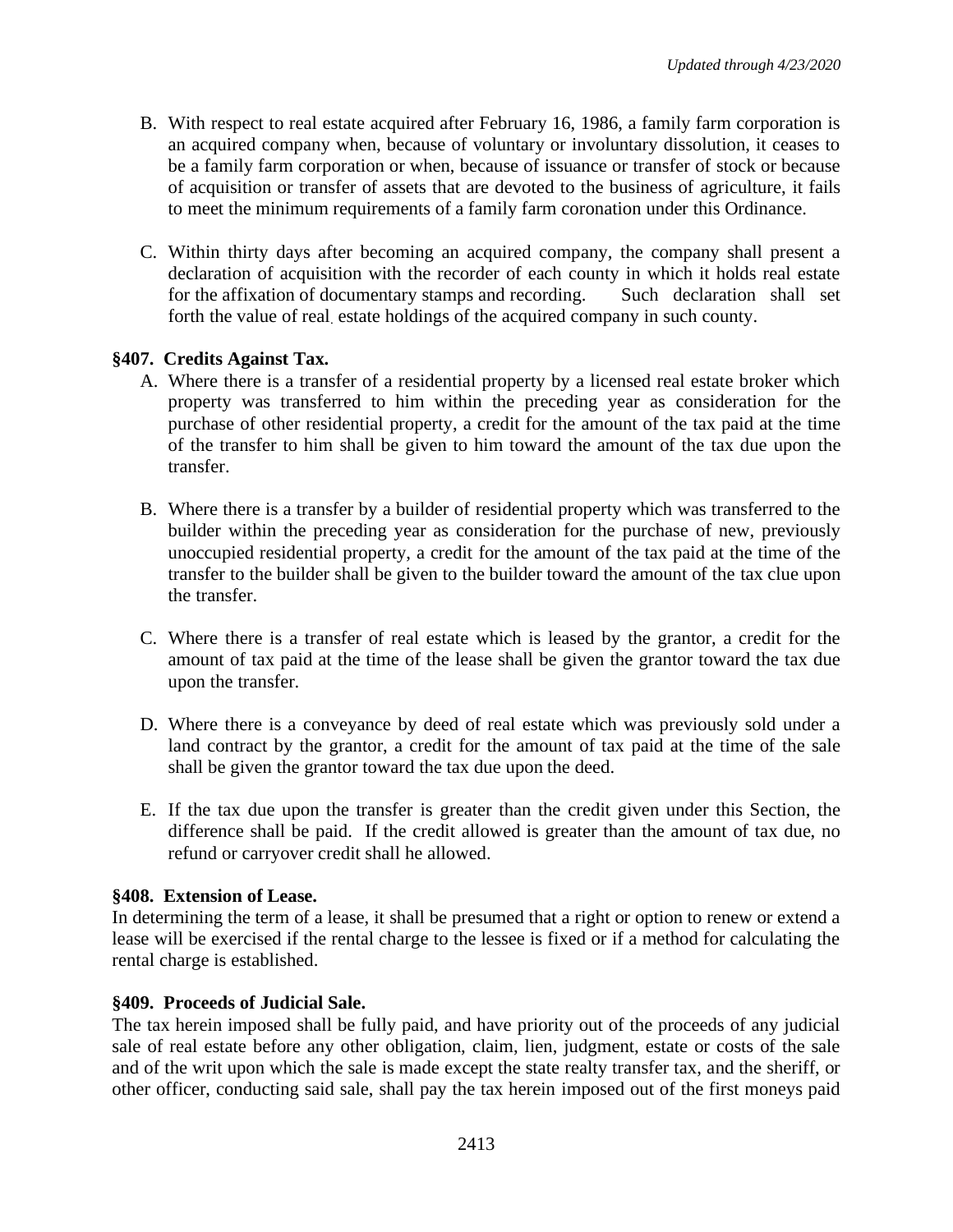to him in connection therewith. If the proceeds of the sale are insufficient to pay the entire tax herein imposed, the purchaser shall be liable for the remaining tax.

## **§410. Unlawful Acts and Penalty.**

- A. It shall be unlawful for any person to:
	- 1. Accept or present for recording, or cause to be accepted or presented for. recording, any document without the full amount of the tax thereon being duly paid; or
	- 2. Make use of any documentary stamp to denote payment of any tax imposed by this Ordinance without cancelling such stamp, as required by this Ordinance; or
	- 3. Fail, neglect, or refuse to comply with, or violate the rules and regulations prescribed, adopted, and promulgated by the Department of Revenue of the Commonwealth of Pennsylvania, which rules and regulations are hereby adopted as the rules and regulations of the Township of Sewickley for purposes of the tax imposed under this Ordinance.
- B. Any person violating any of the provisions of Subsection A above shall be guilty of a summary offense.
- C. It shall be unlawful for any person to:
	- 1. Fraudulently cut, tear or remove from a document any documentary stamp; or,
	- 2. Fraudulently affix to any document upon which tax is imposed by this Ordinance any documentary stamp which has been cut, torn or removed from any other document upon which tax is imposed by this Ordinance, or any documentary stamp of insufficient value, or any forged or counterfeited stamp, or any impression of any forged or counterfeited stamp, die, plate or other article; or,
	- 3. Willfully remove or alter the cancellation marks of any documentary stamp, or restore any such documentary stamp, with intent to use or cause the same to be used after it has already been used, or knowingly buy, sell, offer for sale, or give any such altered or restored stamp to any person for use, or knowingly use the same; or,
	- 4. Knowingly have in his possession any altered or restored documentary stamp which has been removed from any document upon which tax is imposed by this Ordinance. Provided, that the possession of such stamps shall be prima facie evidence of any intent to violate the provisions of this clause; or,
	- 5. Knowingly or willfully prepare, keep, sell, offer for sale, or have in his possession, any forged or counterfeited documentary stamps.
	- 6. Make a false statement of value or false declaration of acquisition, when he does not believe the statement or declaration is true.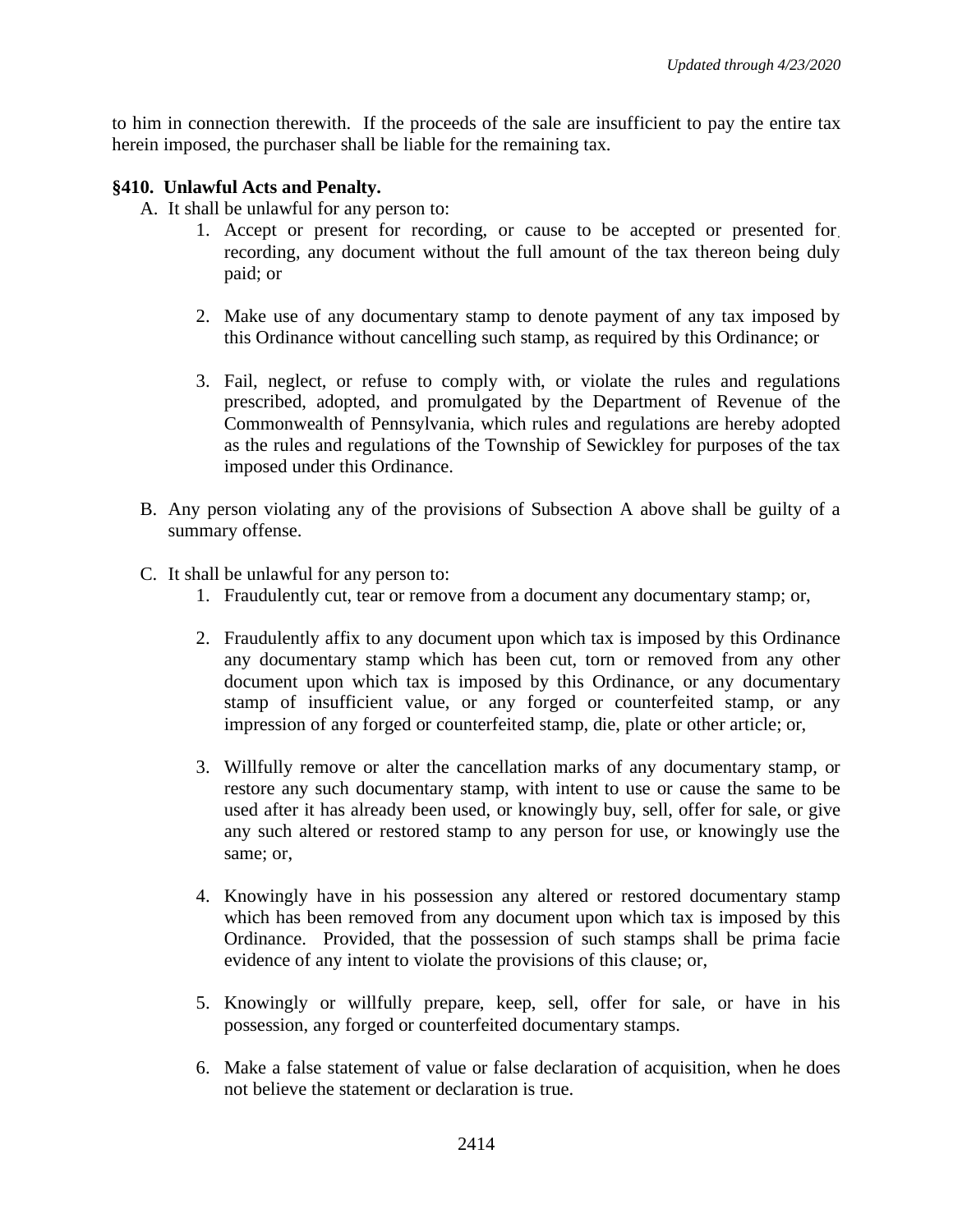7. Any person violating any of the provisions of Subsection C above, shall be guilty of a misdemeanor.

# **§411. Interest and Civil Penalties.**

- A. Interest. All taxes imposed by this Ordinance which are not paid when due shall bear interest thereon at the rate of one-half of 1% per month until paid.
- B. Penalties.
	- 1. If any part of any underpayment of tax imposed by this Ordinance is due to fraud, there shall be added to the tax an amount equal to fifty (50%) per cent of the underpayment.
	- 2. In the case of failure to record a declaration required under this Ordinance on the date prescribed therefor, unless it is shown that such failure is due to reasonable cause, there shall be added to the tax five (5%) per cent of the amount of such tax if the failure is for more than one month, with an additional five (5%) per cent for each additional month or fraction thereof, during which such failure continues, not exceeding fifty (50%) per cent in the aggregate.

# **§412. Liens.**

The tax imposed by this ordinance shall become a lien upon the lands, tenements, or hereditaments, or any interest therein, lying, being situated, wholly or in part within the boundaries of the Township of Sewickley, which lands, tenements, hereditaments, or interest therein, are described in or conveyed by or transferred by the deed which is the subject of the tax imposed, assessed and levied by this ordinance, said lien to begin at the time when the tax under this ordinance is due and payable, and continue until discharge by payment, or in accordance with the law, and the solicitor is authorized to file a municipal or tax claim in the Court of Common Pleas of Westmoreland County, in accordance with the provisions of the Municipal Claims and Liens Act of 1923, 53 P.S. Section 7101 et seq., its supplements and amendments.

# **§413. Enforcement.**

All taxes imposed by this ordinance together with interest and penalties prescribed herein, shall be recoverable as other debts of like character are recovered.

# **§414. Regulations.**

The regulations which have been promulgated by the Pennsylvania Department of Revenue under 72 P.S. Section 8101-C et seq. are incorporated into and made a part of this ordinance.

# **§415. Severability.**

If any word, phrase, section, sentence, clause or part of this Ordinance is found to be illegal, invalid or unconstitutional, such illegality, invalidity or unconstitutionality shall not affect or impair any of the remaining words, phrases, sections, sentences, clauses or parts of this Ordinance. It is hereby declared to be the intent of the Township Supervisors that this Ordinance would have been adopted had such illegal, invalid or unconstitutional word, phrase, section, sentence, clause or part thereof not been included therein.